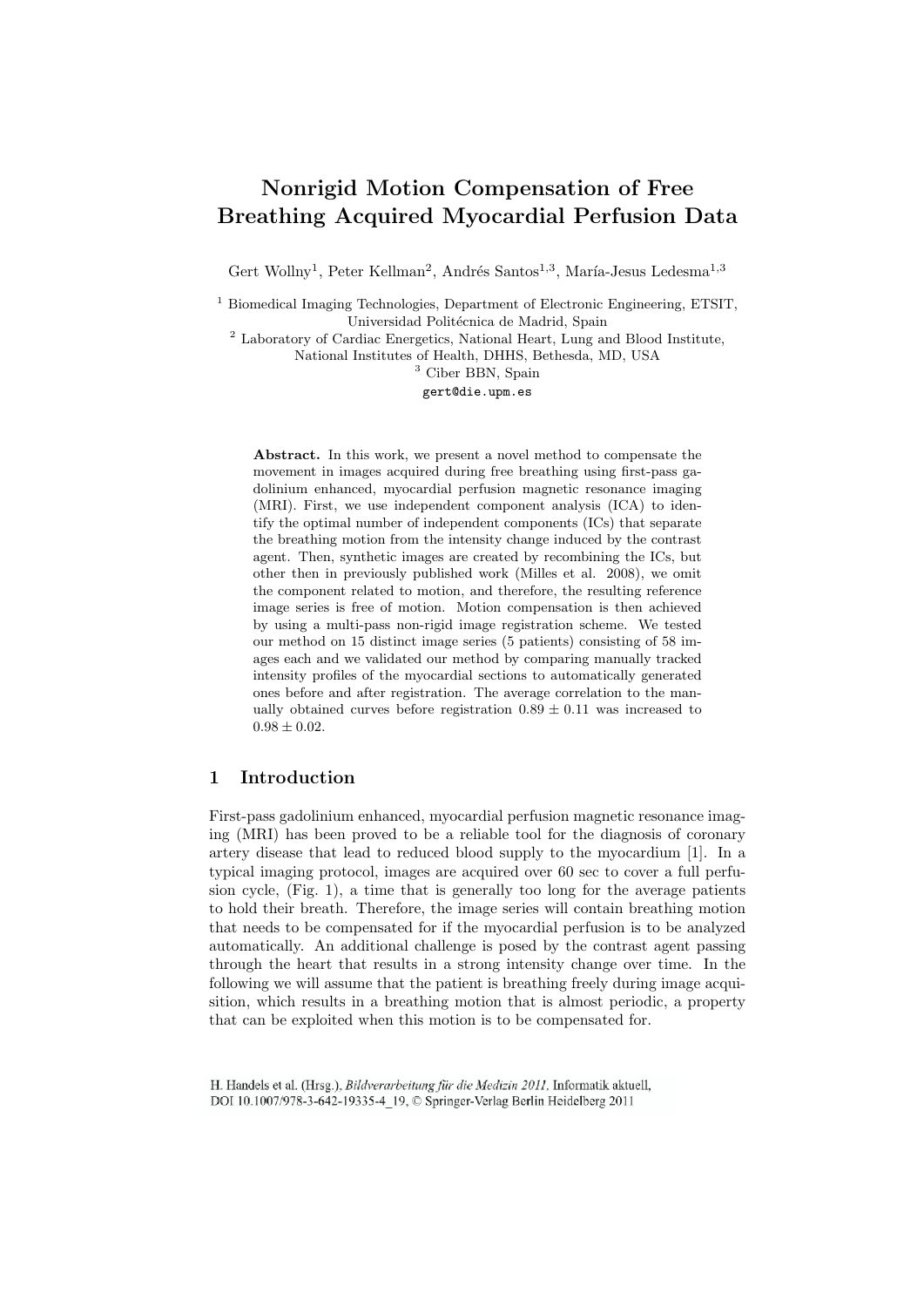Various image registration methods have been proposed to automatically compensate breathing movement. Some methods rely on rigid registration only (e.g., [2, 3]). However, since the heart moves within the non-moving chest, rigid registration requires the segmentation of a region of interest around the heart, and it also does not account for the non-rigid deformations of the myocardium.

Also, most proposed methods require the registration of images at different perfusion phases, and, therefore, need to take the intensity change into account, e.g. by employing more complex registration criterions that can be directly applied to images with varying intensity distributions [3, 4]. In [5] a two step procedure was proposed that exploits the quasi-periodicy of the free breathing motion that reduces the need to register images from different breathing phases, but it does not eliminate it completely.

Chao and Ying [6] presented a motion compensation scheme that eliminated the need to register images from different perfusion phases by modeling an approximation of ground truth and then register to it. However, the method relies on an initial rigid registration that requires the extraction of a bounding box.

Milles et al. [2] overcame the need for registration of images of different perfusion phases by using ICA to create synthetic references that exhibit similar intensities like their original counterparts. In addition, they used the ICA and prior knowledge to extract a bounding box around the left heart ventricle (LV) making rigid registration possible. However, in [5] it was discussed that the method does not perform reliably for data acquired with a free breathing protocol: The synthetic references generally contained a lot of residual movement that made it impossible to achieve complete registration, and, in some cases it was impossible to identify the RV and LV cavities, and, hence, to create a proper bounding box that is required for rigid registration.

We propose to enhance the work of Milles et al. [2] by replacing the threecomponent ICA by running a series of ICA that will automatically select the optimal number of ICs to separate the breathing motion from the intensity change. Based on this optimal separation, we create a series of reference images by recombining the optimal ICs omitting the motion component, resulting in a series of images that is free of motion and whose images exhibit a similar intensity distribution as their original counterparts, allowing for the application of the sum of squared differences as registration criterion. Then, non-rigid reg-



**Fig. 1.** Images from a first-pass gadolinium enhanced, myocardial perfusion MRI study. From left to right: pre-contrast, RV-peak, LV peak, and myocardial peak.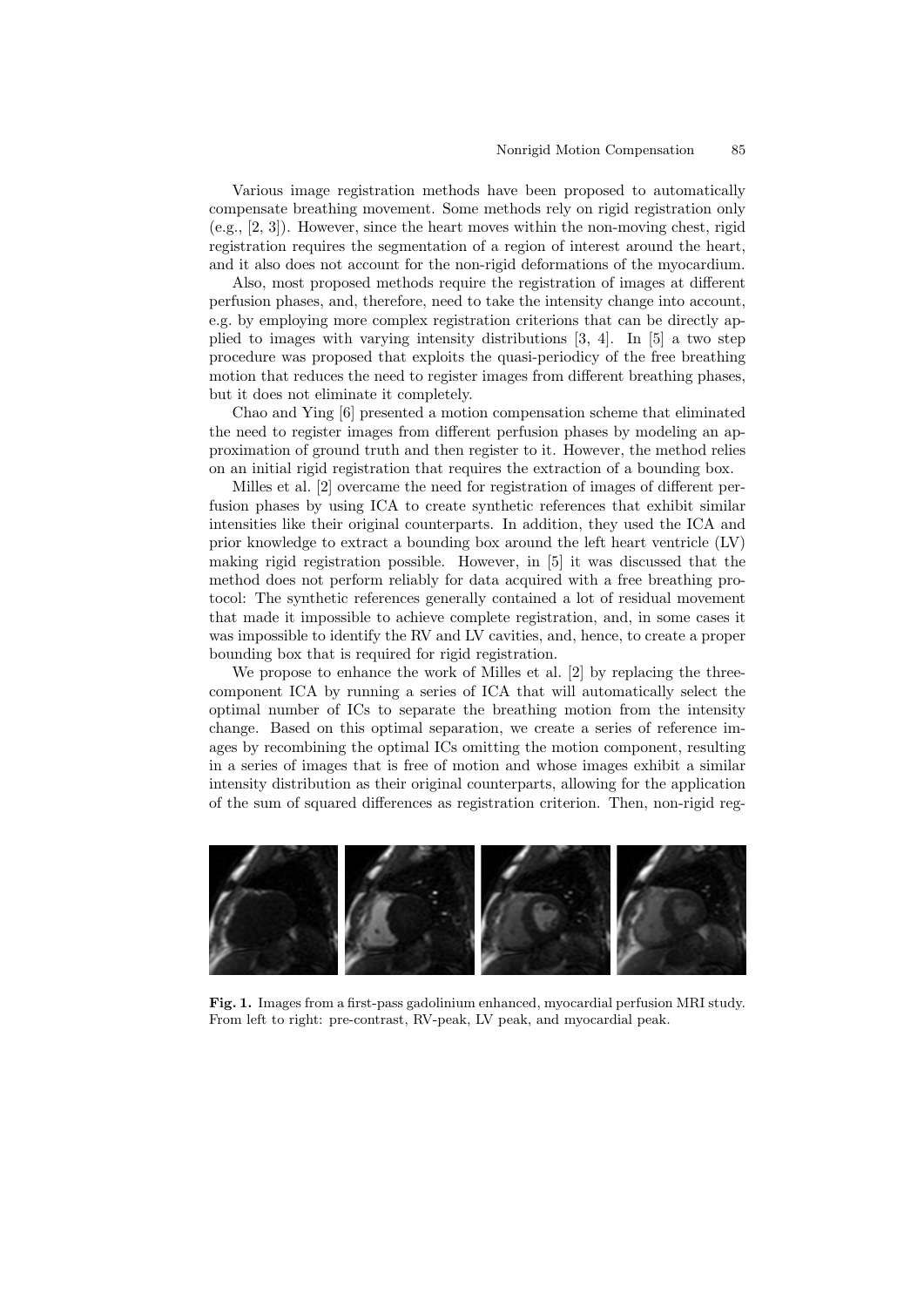86 Wollny et al.

istration is used to compensate for the motion, eliminating the need to segment a bounding box around the heart. For full breathing motion compensation, the whole scheme is run in a multi-pass fashion.

## **2 Materials and Methods**

Reconsidering myocardial perfusion image series acquired under a free breathing protocol, one takes note that they should actually contain five independent components (ICs): The baseline, the LV cavity enhancement, the RV cavity enhancement, the myocardial perfusion, and the quasi-periodic movement. Hence, a separation into five ICs should be optimal. However, our experiments show that depending on the image data, sometimes the perfusion component can not be separated well, and instead the movement component is split into two different ICs which results in more than one mixing curve exhibiting periodic behavior (Fig. 2, left, solid lines). Here, reducing the number of components can result in an unambiguous separation of the motion component (Fig. 2,right). In other cases, intensity change patterns resulting from the imaging process create more components that can be identified, resulting in a better separation of the movement if more than five components are used. Therefore, we run ICAs using four to six components and estimate the best separation by identifying periodic components based on curve length and mean frequency. The highest number of ICs that results in only one periodic component is then used for further processing.

To register the whole series, we create synthetic reference images for each time point by linearly combining all ICs excluding the IC corresponding to the quasi-periodic movement. By this method, the movement is removed from the image series, but the intensity change is preserved, resulting in reference images that exhibit the same intensity distributions as their original counterparts.

Hence, our registration approach uses the sum of squared differences as registration criterion. It utilizes a B-Spline model for the transformation [7] and a regularization that is based on the separate norms of the second derivative of each of the deformation components  $[8]$  weighted by a factor  $\kappa$ . In the first



**Fig. 2.** Left: Mixing matrix obtained using a five component ICA. Note, that the quasi-periodic movement component is actually split into two components. Using a four component ICA results in better separation (right).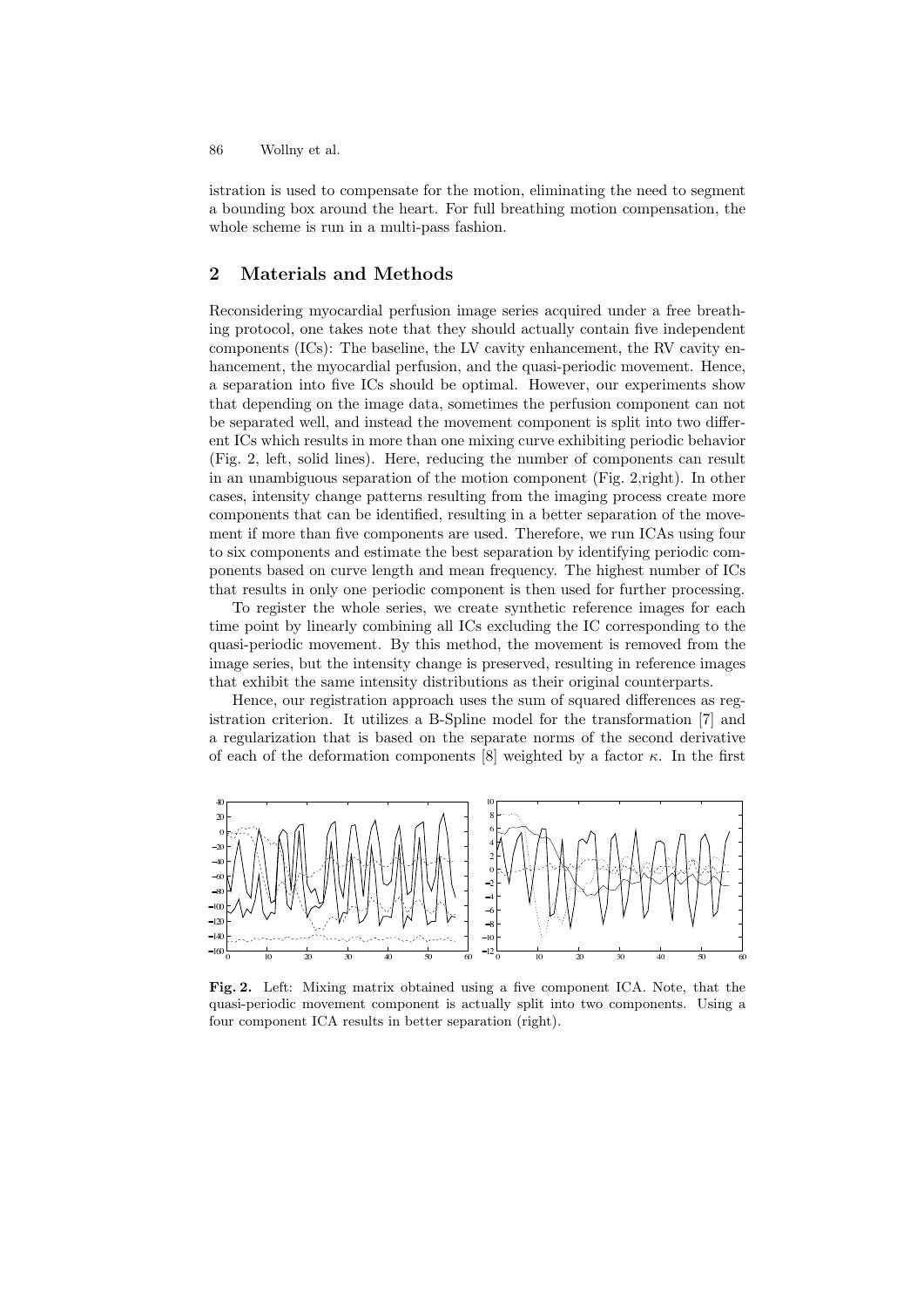pass, we restrict the freedom of the non-rigid registration by employing a high regularization weight  $(\kappa = 20)$ , and by using a large knot spacing (32 pixel) for the B-spline based transformation. In each subsequent pass, we then reduced the regularization weights and the B-spline knot spacing by factor of  $\frac{1}{4}$ . Initially, the synthetic references are quite blurry, therefore, we used a multi-pass scheme like proposed in [2]. Processing stopped after a maximum of three passes, or if in the the last processing pass no periodic motion component could be identified.

For five subjects first-pass contrast-enhanced myocardial perfusion imaging data sets were acquired and processed under clinical research protocols. All data was acquired using a free breathing protocol and motion correction was performed for three short-axis slices of these five patients covering different levels of the LV myocardium (basal, mid, and apical levels).

A gold standard for validation was acquired by manually segmenting the myocardium into 12 distinct sections and tracking their average intensity over time. Validation was then executed by comparing the manually obtained timeintensity curves to automatically obtained ones before and after registration. As a measure of similarity between these curves we used Pearsons correlation coefficient  $R^2$  between the manual and the automatically obtained curves.

# **3 Results**

We were able to achieve full motion compensation for all 15 image series. The average correlation between the manual and automatically obtained time-intensity curves before registration  $0.89 \pm 0.11$  was increased to  $0.98 \pm 0.02$  (Fig. 3), an improvement over the value of  $0.96 \pm 0.05$  that was achieved by employing the method published in [5].

# **4 Discussion and Conclusions**

The use of ICA as proposed in [2] provides an easy way to create synthetic reference images with intensity distributions that are close to counterparts from the



**Fig. 3.** Time intensity curves of two different sections of the myocardium in one image series. Note the quasi-periodic intensity change in the unregistered series and the good approximation of the manually segmented curves by the registered series.